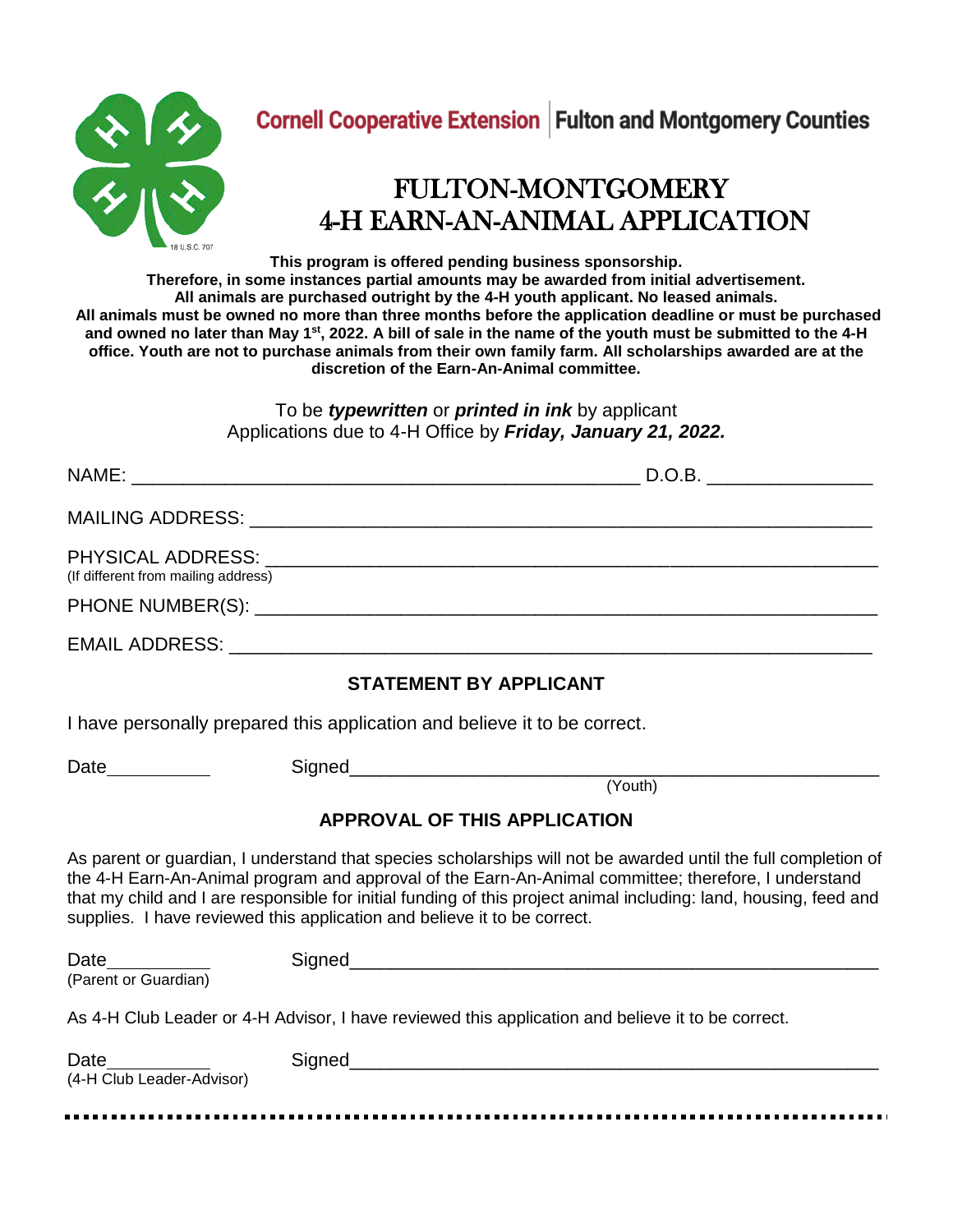## **PLEASE CIRCLE THE ANIMAL SPECIES YOU ARE APPLYING FOR (Choose only one):**

| <b>Beef Cattle</b> | <b>Dairy Cattle</b>                                                                  | <b>Dairy Goat</b> |      | <b>Meat Goat</b>                   | <b>Sheep</b> | <b>Swine</b>                             |  |
|--------------------|--------------------------------------------------------------------------------------|-------------------|------|------------------------------------|--------------|------------------------------------------|--|
|                    | <b>Horse</b>                                                                         | <b>Rabbit</b>     | Cavy | <b>Poultry</b>                     |              |                                          |  |
|                    | Are you currently a 4-H member? Yes / No                                             |                   |      | If yes, how many years?            |              |                                          |  |
|                    | Do you live on a working farm? Yes / No                                              |                   |      |                                    |              | If no, where will you house your animal? |  |
|                    | Do you own any other animals? Yes / No                                               |                   |      | Do you lease any animals? Yes / No |              |                                          |  |
|                    | If you answered yes to either question, what species and breed? Are they registered? |                   |      |                                    |              |                                          |  |

\_\_\_\_\_\_\_\_\_\_\_\_\_\_\_\_\_\_\_\_\_\_\_\_\_\_\_\_\_\_\_\_\_\_\_\_\_\_\_\_\_\_\_\_\_\_\_\_\_\_\_\_\_\_\_\_\_\_\_\_\_\_\_\_\_\_\_\_\_\_\_\_\_\_\_\_\_\_

\_\_\_\_\_\_\_\_\_\_\_\_\_\_\_\_\_\_\_\_\_\_\_\_\_\_\_\_\_\_\_\_\_\_\_\_\_\_\_\_\_\_\_\_\_\_\_\_\_\_\_\_\_\_\_\_\_\_\_\_\_\_\_\_\_\_\_\_\_\_\_\_\_\_\_\_\_\_

\_\_\_\_\_\_\_\_\_\_\_\_\_\_\_\_\_\_\_\_\_\_\_\_\_\_\_\_\_\_\_\_\_\_\_\_\_\_\_\_\_\_\_\_\_\_\_\_\_\_\_\_\_\_\_\_\_\_\_\_\_\_\_\_\_\_\_\_\_\_\_\_\_\_\_\_\_\_

\_\_\_\_\_\_\_\_\_\_\_\_\_\_\_\_\_\_\_\_\_\_\_\_\_\_\_\_\_\_\_\_\_\_\_\_\_\_\_\_\_\_\_\_\_\_\_\_\_\_\_\_\_\_\_\_\_\_\_\_\_\_\_\_\_\_\_\_\_\_\_\_\_\_\_\_\_\_

Have you ever received a 4-H earn-an-animal scholarship? Yes / No

**Please Note: The program limit is one species scholarship award per year. Once a youth has been awarded a species scholarship, they may not apply for that same species again.** 

| If no, have you previously applied? |
|-------------------------------------|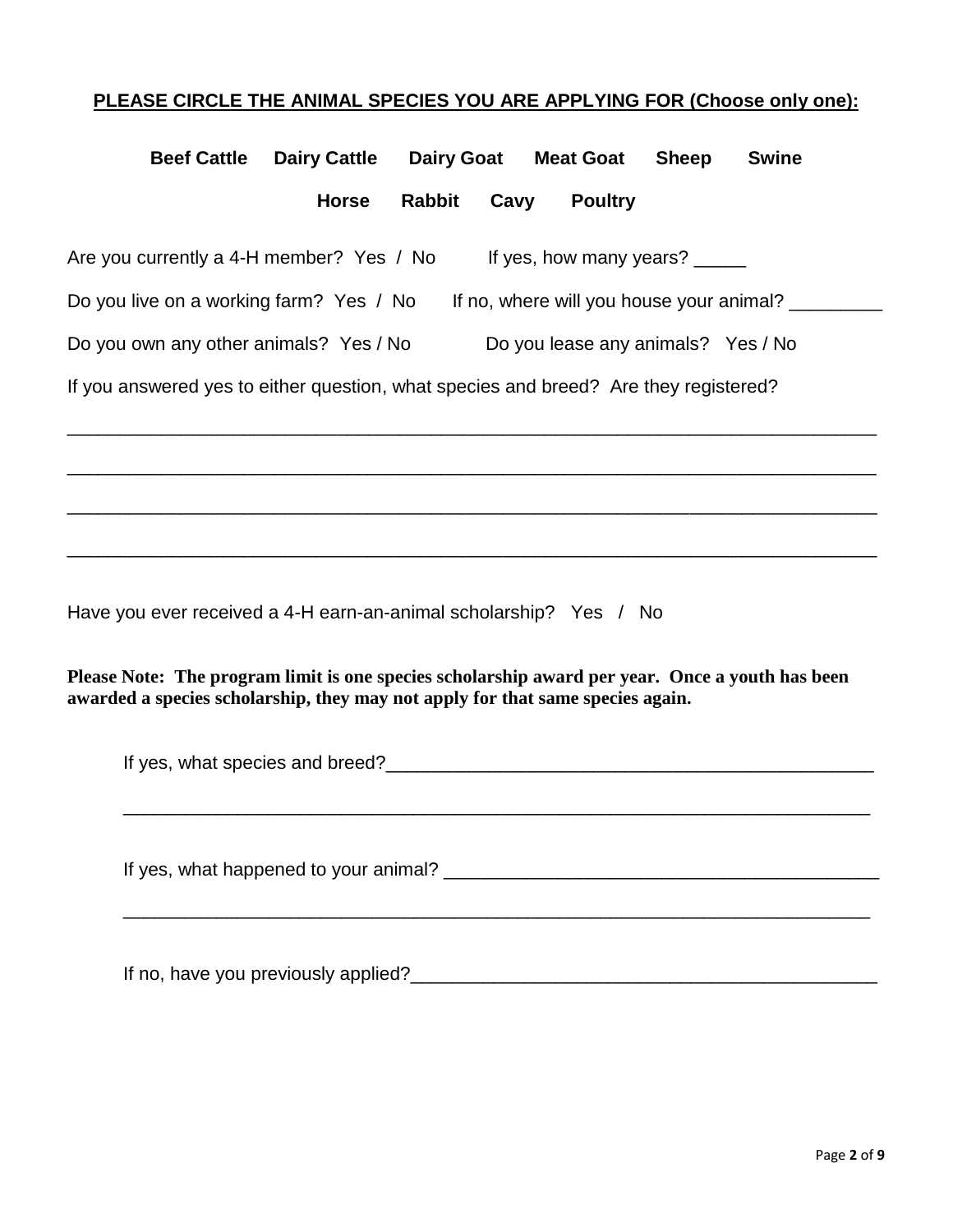| Would you like to or did you recently purchase a registered or a grade animal? Why? (Dairy Cattle |  |
|---------------------------------------------------------------------------------------------------|--|
| & Dairy Goats require registration to show at the Farmers' Museum Junior Livestock Show)          |  |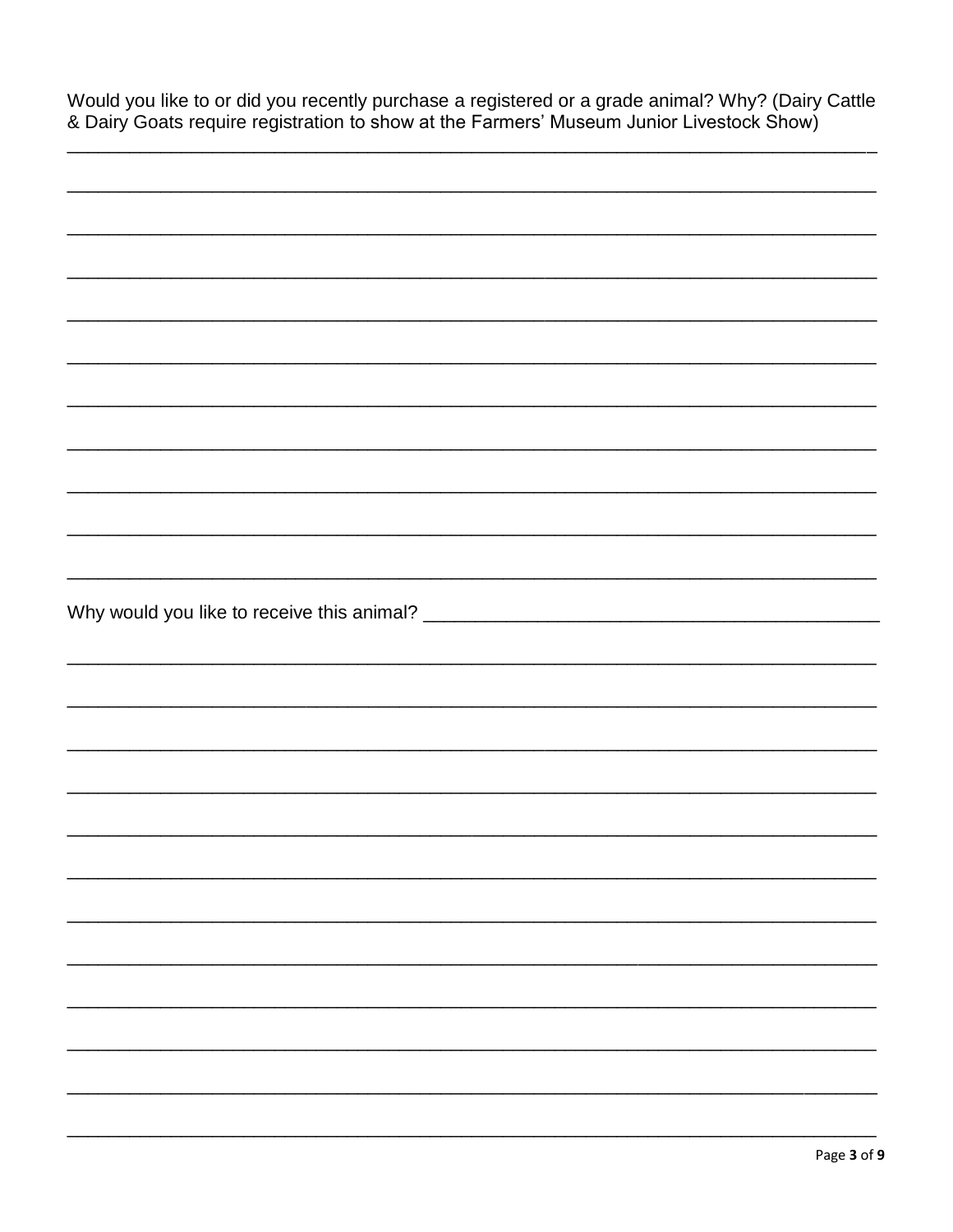| ,我们也不能会在这里,我们也不能会在这里,我们也不能会在这里,我们也不能会在这里,我们也不能会在这里,我们也不能会在这里,我们也不能会在这里,我们也不能会不能会 |
|----------------------------------------------------------------------------------|
|                                                                                  |
|                                                                                  |
|                                                                                  |
| What do you plan to do with your project animal? _______________________________ |
|                                                                                  |
|                                                                                  |
|                                                                                  |
|                                                                                  |
|                                                                                  |
|                                                                                  |
|                                                                                  |
|                                                                                  |
|                                                                                  |
|                                                                                  |
|                                                                                  |
|                                                                                  |
|                                                                                  |
|                                                                                  |
|                                                                                  |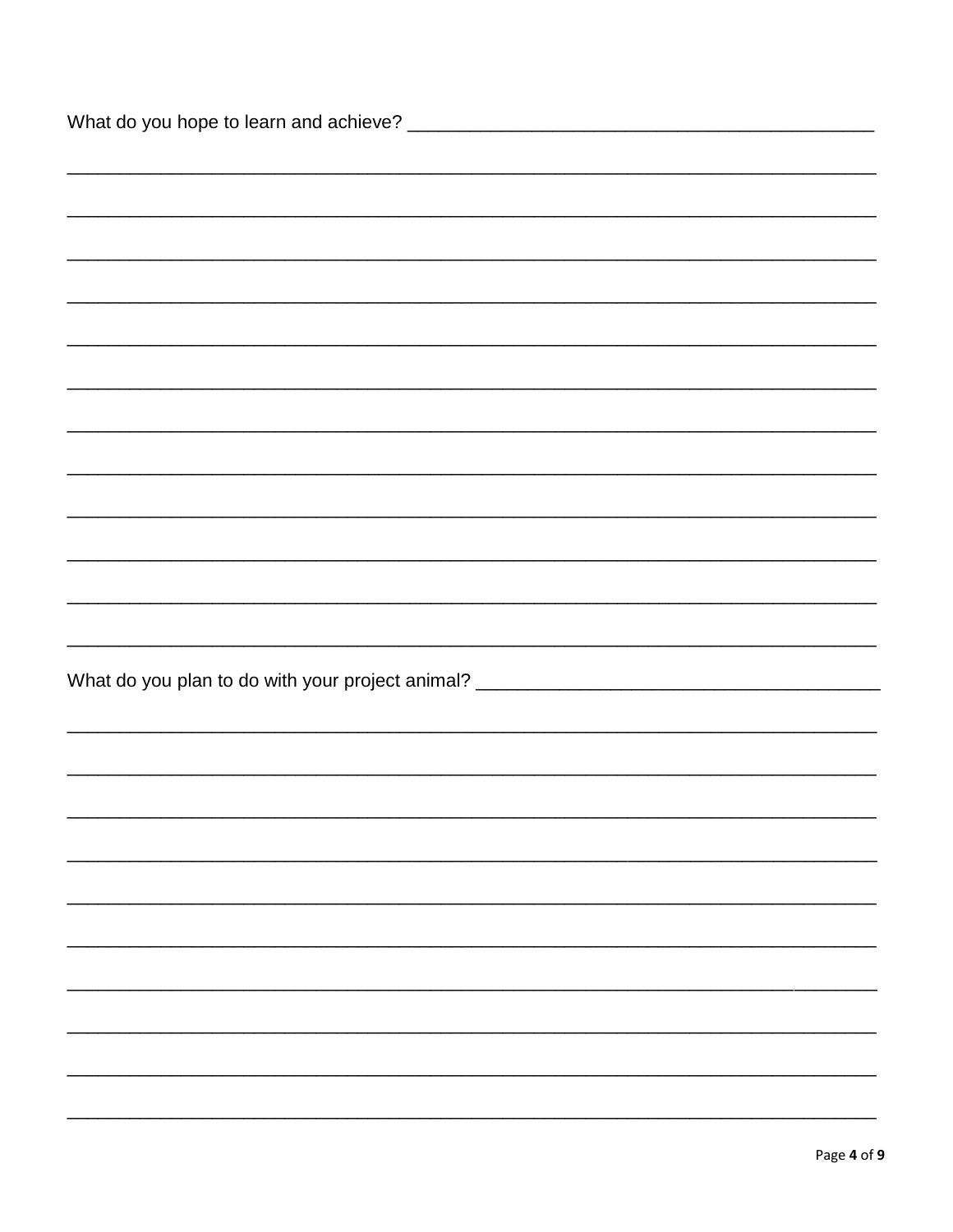| Where will you purchase the feed and what will you feed your animal? ______________________________ |
|-----------------------------------------------------------------------------------------------------|
|                                                                                                     |
|                                                                                                     |
|                                                                                                     |
|                                                                                                     |
|                                                                                                     |
|                                                                                                     |
|                                                                                                     |
|                                                                                                     |
|                                                                                                     |
|                                                                                                     |
|                                                                                                     |
|                                                                                                     |
|                                                                                                     |
|                                                                                                     |
|                                                                                                     |
|                                                                                                     |
|                                                                                                     |
|                                                                                                     |
|                                                                                                     |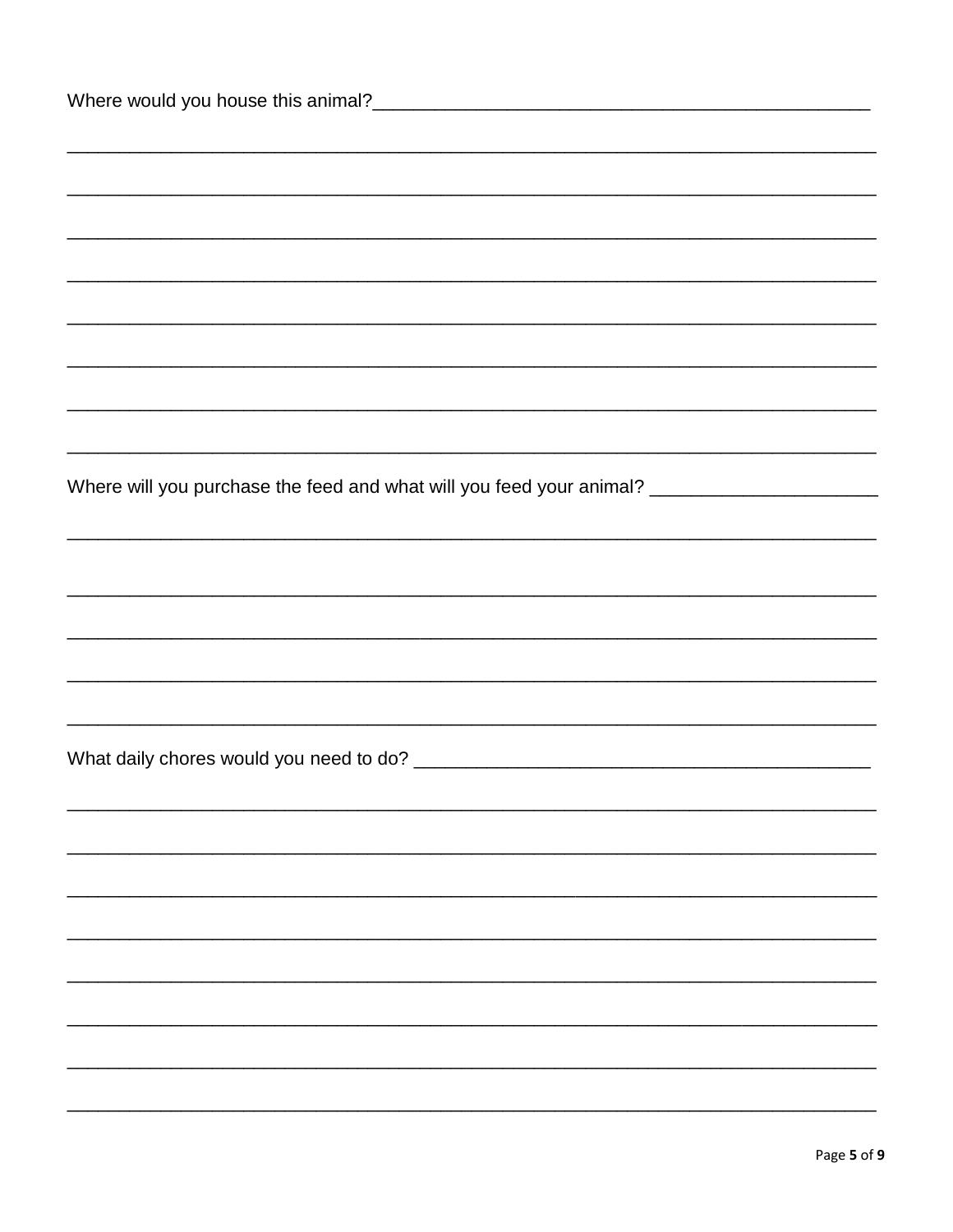| What breed of this species would you choose and why? ____________________________                                            |  |
|------------------------------------------------------------------------------------------------------------------------------|--|
|                                                                                                                              |  |
|                                                                                                                              |  |
|                                                                                                                              |  |
|                                                                                                                              |  |
|                                                                                                                              |  |
|                                                                                                                              |  |
|                                                                                                                              |  |
|                                                                                                                              |  |
|                                                                                                                              |  |
|                                                                                                                              |  |
|                                                                                                                              |  |
| In what 4-H events and/or projects have you participated? (Be sure to tell about any that relate to<br>this type of animal.) |  |
|                                                                                                                              |  |
|                                                                                                                              |  |
|                                                                                                                              |  |
|                                                                                                                              |  |
|                                                                                                                              |  |
|                                                                                                                              |  |
|                                                                                                                              |  |
|                                                                                                                              |  |
|                                                                                                                              |  |
|                                                                                                                              |  |
|                                                                                                                              |  |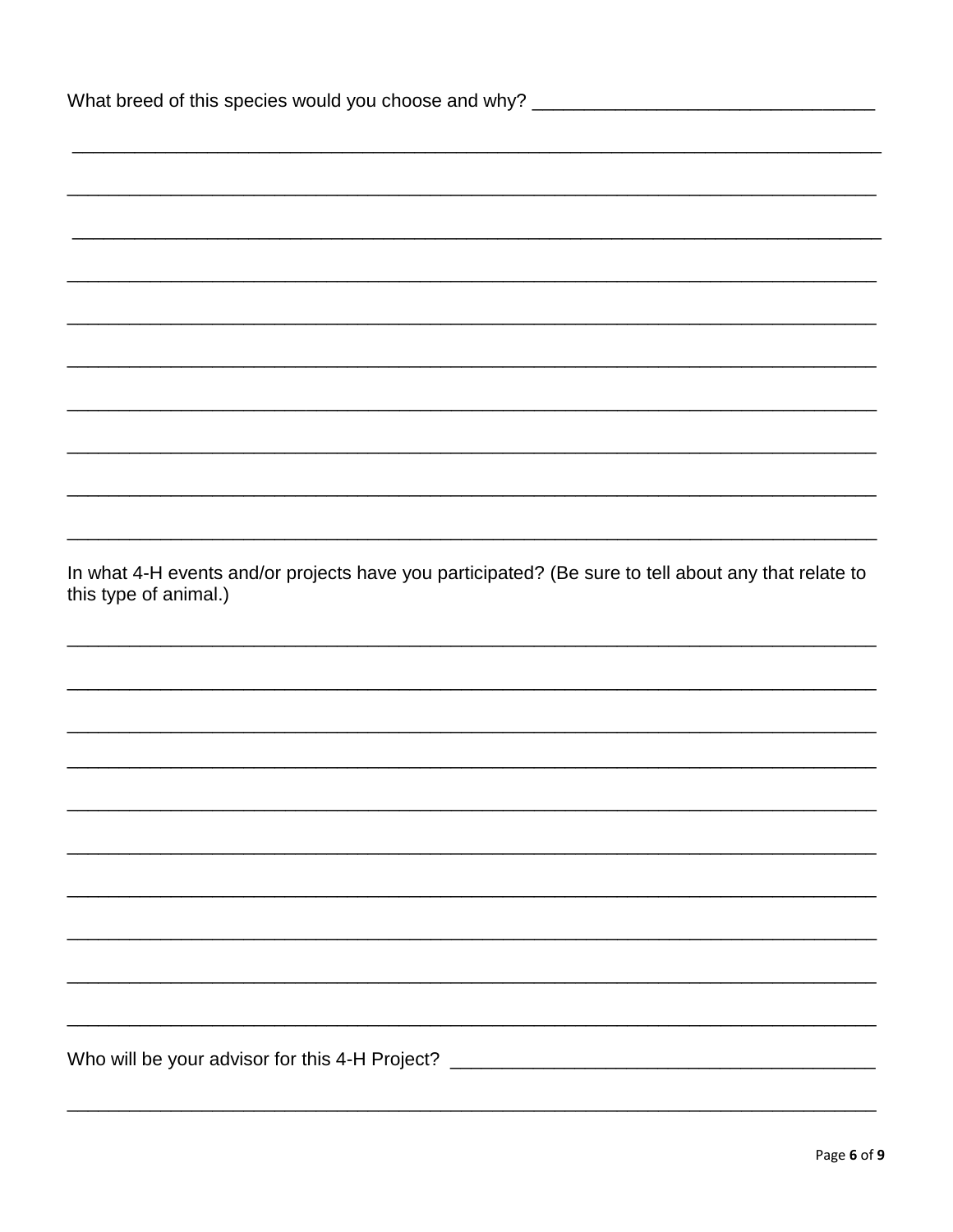| Is there anything else you would like to share regarding your experiences? ___________________ |
|------------------------------------------------------------------------------------------------|
|                                                                                                |
|                                                                                                |
|                                                                                                |
|                                                                                                |
|                                                                                                |
|                                                                                                |
|                                                                                                |
|                                                                                                |
|                                                                                                |
|                                                                                                |
|                                                                                                |
|                                                                                                |
|                                                                                                |
|                                                                                                |
|                                                                                                |
|                                                                                                |
|                                                                                                |
|                                                                                                |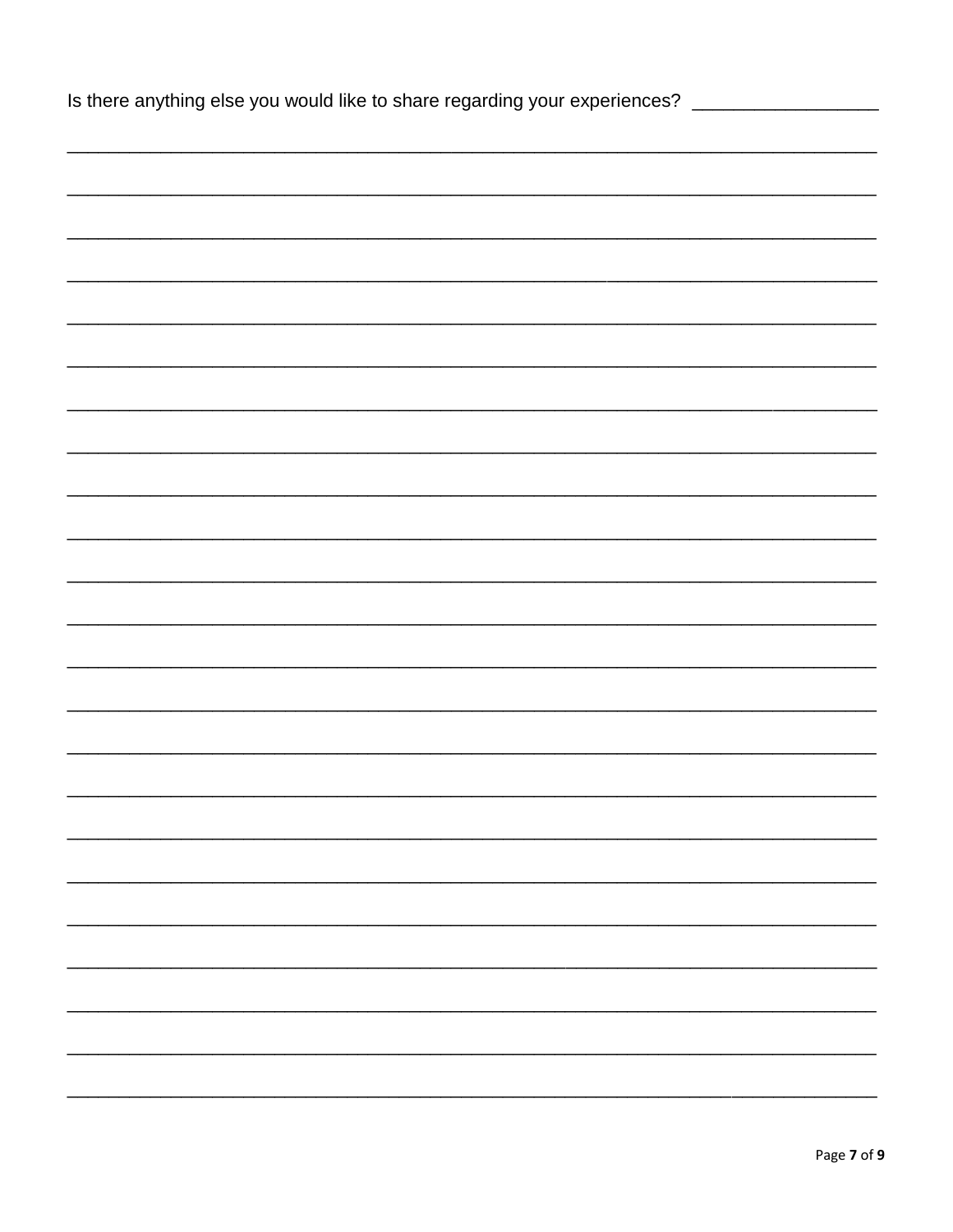

Reference Name: \_\_\_\_\_\_\_\_\_\_\_\_\_\_\_\_\_\_\_\_\_\_\_\_\_\_\_\_\_\_\_\_\_\_\_\_\_\_\_\_\_\_\_\_\_\_\_\_\_\_\_\_\_\_\_\_\_\_\_\_\_\_\_ (4-H Club Leader, Teacher, Veterinarian - non-family)

Earn-an-Animal Applicant Name: \_\_\_\_\_\_\_\_\_\_\_\_\_\_\_\_\_\_\_\_\_\_\_\_\_\_\_\_\_\_\_\_\_\_\_\_\_\_\_\_\_\_\_\_\_\_\_\_\_\_\_

A. How do you know this youth?

B. What interest and knowledge does the youth have in the species they would like to earn?

C. Do you think the youth would be responsible for caring for the animal on a day-to-day basis?

D. What will this youth gain by raising an animal?